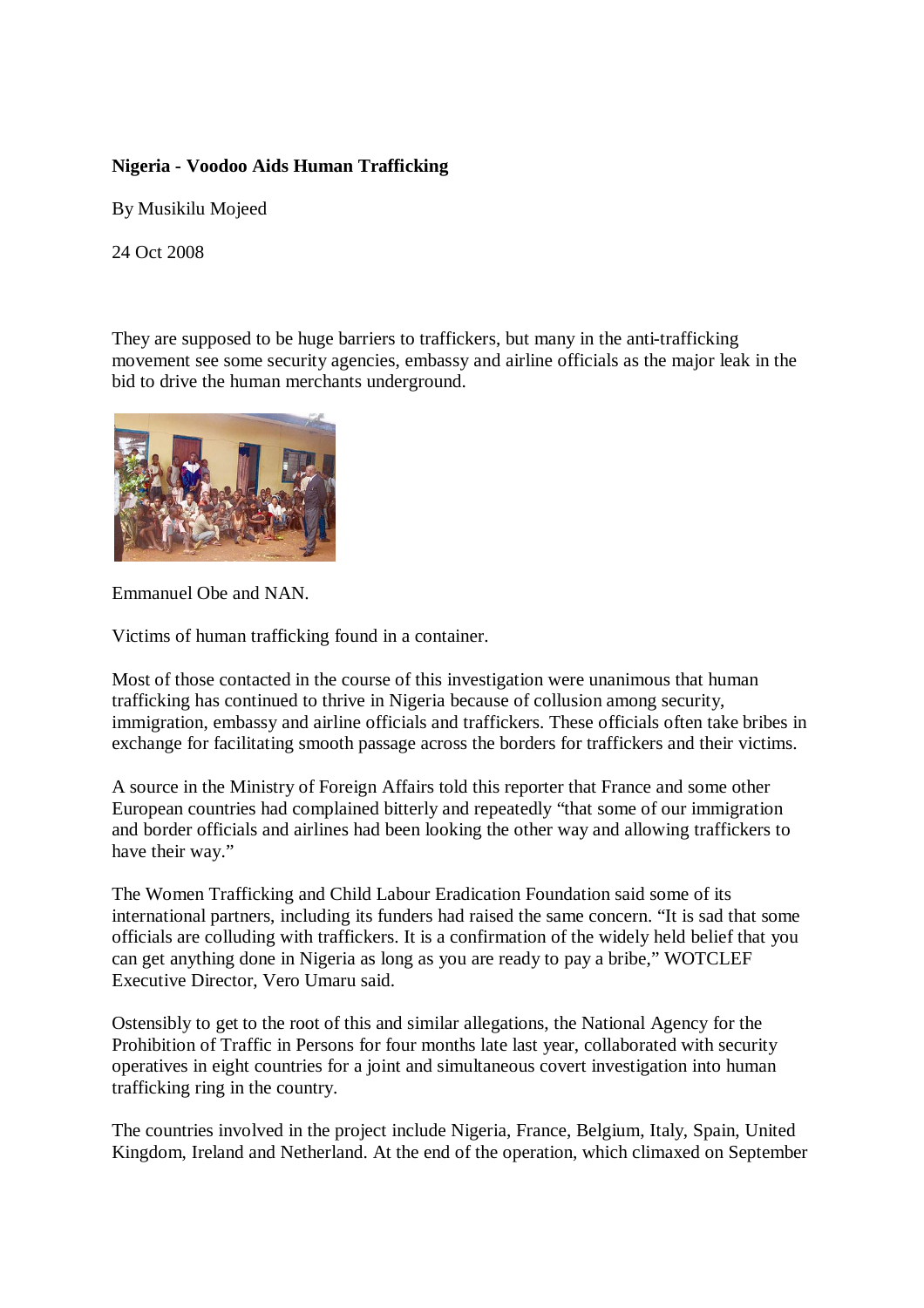24, 2007 with operatives striking simultaneously in major airports in the countries, 56 Nigerians, including top immigration officials were reportedly arrested in the eight countries.

An unknown number of victims were also said to have been rescued. The names of the immigration officers and other officials that were implicated are yet to be made public. NAPTIP's Director of Investigation, Mohammed Babandede, confirmed the operation but declined further details.

He however said, "All I can tell you is that all those implicated are being investigated. And the Comptroller-General of Immigration is not even ready to cover them up. I will also like to tell you that our investigations have shown that traffickers are well-heeled as they have money to corrupt airliners, immigration officials and several other agencies in order to get through. They give bribes to people to procure both genuine and fake passports and visa with which to ship out their victims out of Nigeria."

The Head of the Anti-Human Trafficking Unit of the Nigeria Immigration Service, Mr. John Egwu, however said he was not aware that his men were colluding with traffickers. "Nobody has brought that to my attention. I cannot deny that outright because of the tendency of Nigerians to cut corners, but I don't have any such case on my hand," the Assistant Comptroller-General of Immigration said. "But I am not ruling out the existence of bad eggs among us. As far as I know, our men have done so much in terms of apprehending traffickers."

Voodoo and the Trafficking Business

Another major factor oiling the wheel of trafficking in the country is voodoo. Insiders in the trafficking business say once arrangements for victims' trips abroad are completed, traffickers seal the deal by taking the victims to shrines of voodoo priests for oath taking. There, victims are made to swear that they would never reveal the identities of their traffickers to anyone if arrested whether in the course of the journey or in the destination countries.

A repented former trafficker confirmed that voodoo, known as juju in the Nigerian parlance, is playing a great but nauseating role in the human trafficking business.

When traffickers are arrested in Nigeria, victims have often failed to show up in court to testify against them for fear that they would die if they violate the oaths they took. In administering the oaths, the source said traffickers usually collect the finger nails, menstrual blood and pubic hairs of the girls in preparing concoctions. NAPTIP's Deputy Director of Prosecution and Legal Services, Mr. Abdulrahim Shaibu, said his agency had had difficulty prosecuting traffickers because "victims are afraid of juju and are hardly forthcoming."

Babandede corroborated Shaibu. "We have found out that 90 per cent of girls that have been trafficked to Europe came from Delta and Edo States and were taken to shrines to take oaths of secrecy. When they reach their destination, they take a second round of oaths. So, they are hardly willing to testify against their traffickers in courts. Our first conviction succeeded because we raided a shrine and arrested the chief priest," he said. At the time, in 2004, NAPTIP was prosecuting one Sarah Okoya, the first trafficker to be jailed in Nigeria, for attempting to traffic six girls to Spain for prostitution. But because of the oath of secrecy that they had taken, the girls failed to show up in court to testify against Okoya. NAPTIP was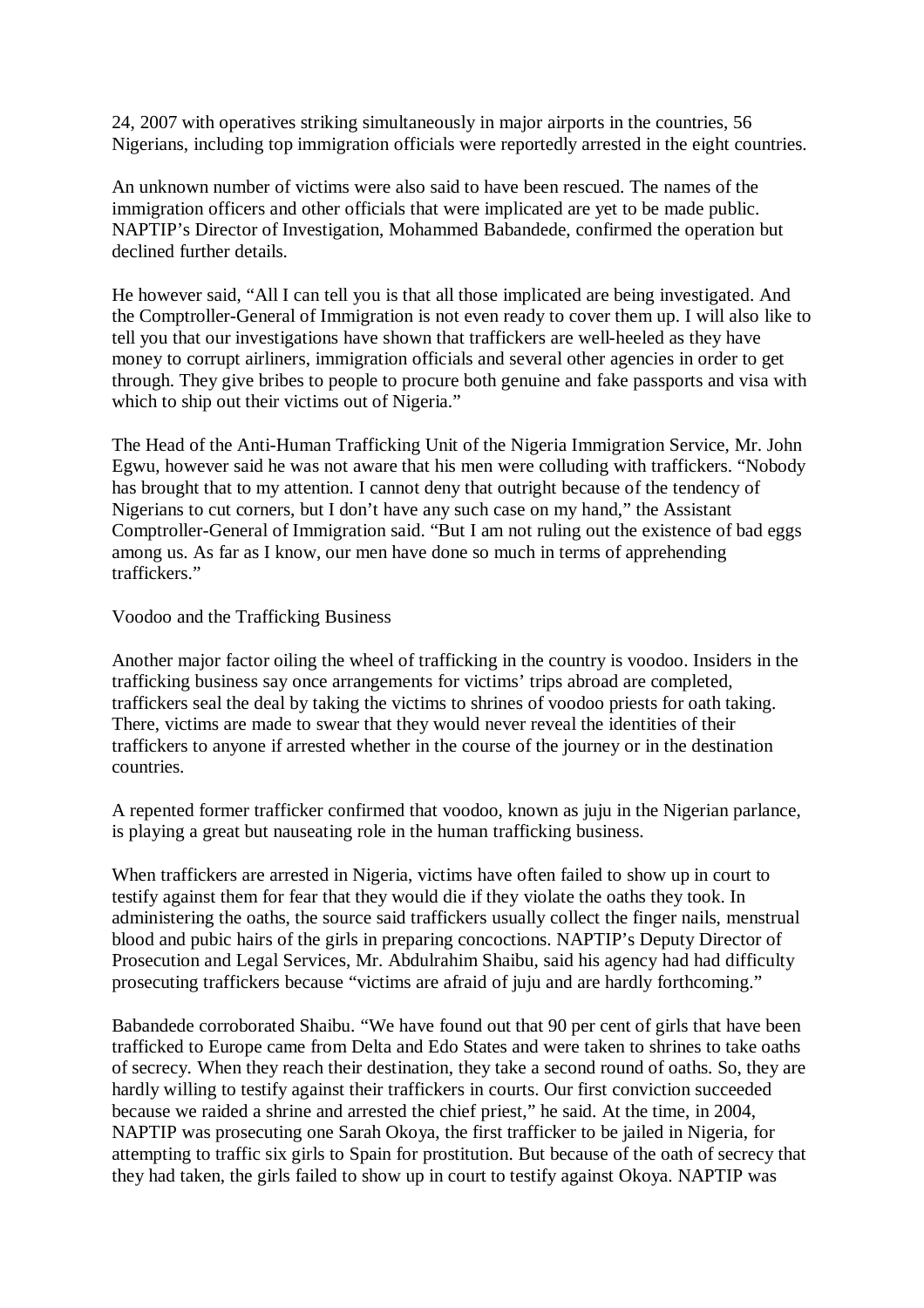frustrated and it was on the verge of losing the case that it decided to raid the shrine of the priest who administered the oaths on the girls. NAPTIP eventually won the case as Okoya was sentenced to 12 months imprisonment.

One Samson Ovenseri was in 2006 accused by NAPTIP of having deceived a girl into traveling to Spain to work in a salon for a woman that needed her service. Ovenseri was arrested after the man, who was taking the victim to Spain on his behalf, was arrested at Seme border by immigration officials. The anti-trafficking agency was able to establish that the victim was actually being taken to that European country for prostitution, but the victim did not cooperate with NAPTIP officials because she had been taken to a shrine to take an oath of secrecy. Ovenseri got a one-year jail term.

While NAPTIP was prosecuting one Franca Asiboja, who was eventually jailed for seven years for trafficking young girls to Burkina Faso for prostitution, it came to light in court that Asiboja had compelled her victims to take oaths of secrecy and loyalty before a shrine called Ogoje, manned by an old priestess. For the five months that they prostituted in Ouagadougou, before they were arrested by security agencies and repatriated to Nigeria, each of the girls reportedly paid 500,000 CFA to Asiboja in daily remittances.

The agency was only able to make headway in another case when the trafficker that was then being prosecuted, Constance Omoruyi, disclosed the identity of the priest, who administered oaths on her two victims, to investigators. At the time, the victims had vanished but the priest was made to testify in court. The court jailed Omoruyi for one year.

Egwu argues that it is the oath-taking ritual that is making the Nigerian human trafficking industry thrive. He said without the practice, the country's trafficking ring would have long been busted and traffickers driven underground. "Because of the oaths that traffickers administer on their victims, the entire trafficking business is shrouded in so much secrecy. For fear that they might die if they violate the terms of their oaths, victims hardly cooperate with investigators and hardly show up in court to testify against traffickers," the immigration official explained.

He cited the example of a Germany-bound woman who was arrested by immigration officials at the Nnamdi Azikiwe International Airport, Abuja in mid-September 2008. When interrogated by officials, the victim first insisted that she was traveling unaccompanied to visit her father in Germany. For a long time, she refused to cooperate with investigators until she was pressed to confess that she had taken an oath never to reveal the identity of those who were taking her to Germany. "When we assured her that we had the wherewithal to render the oath she had taken ineffective, she decided to open up to us," Egwu said.

Babandede also said he and other investigators in his agency are regularly threatened by traffickers who he said send threat letters and make calls warning them to slow down on the war against trafficking or be prepared to lose their lives. "Prepare for war. Your family will get the result. Idiot," read one threat message sent to Babandede's telephone by an unknown person. "But we are not afraid. We will continue to do our job until we drive majority of the traffickers out of business," he said.

Tightening the noose